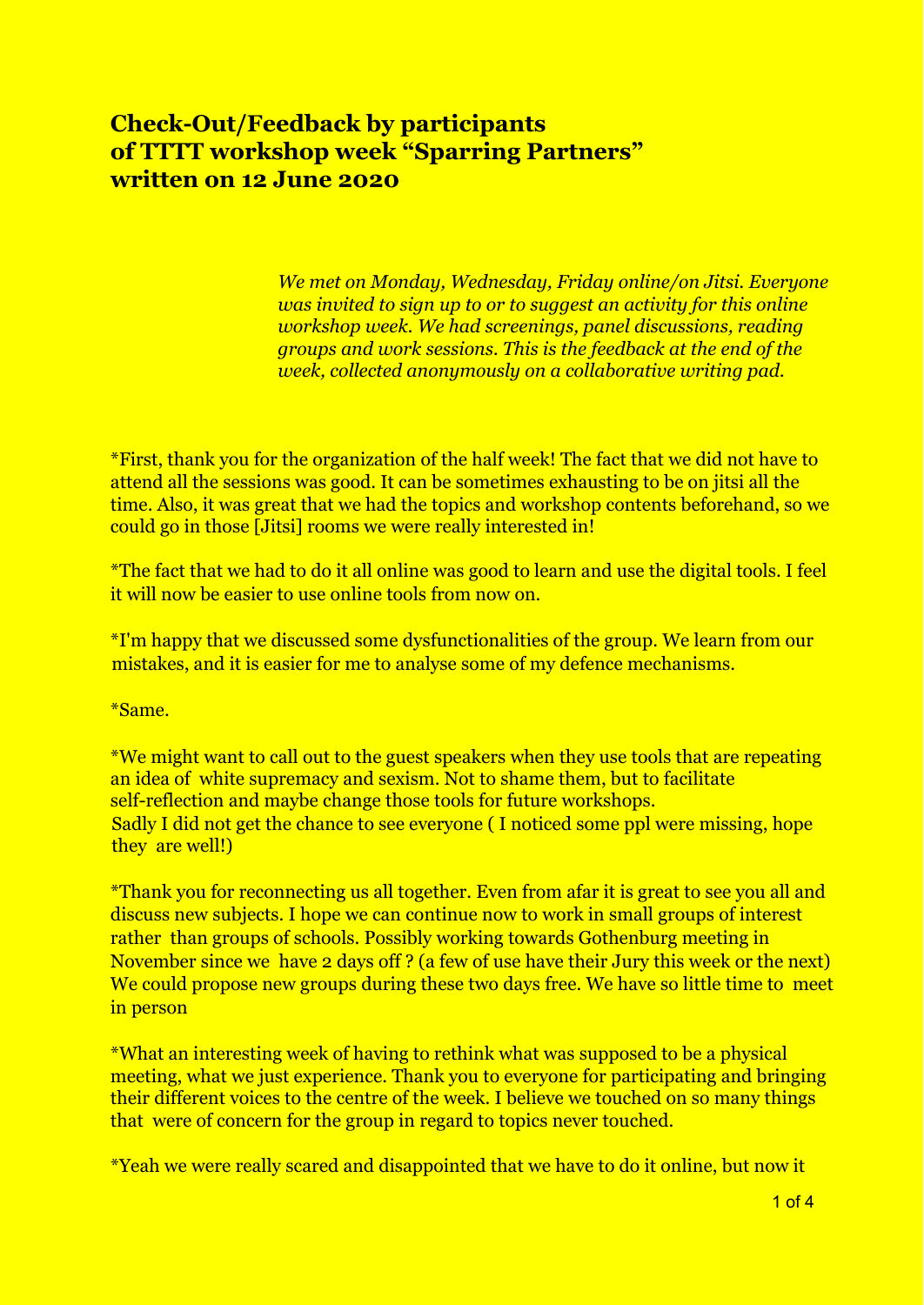worked so well in an unexpected/different way.

\*So important to be connected this week with this context of Covid-19.

\*Really happy to be connected with all of you. Most of the people navigated so well with all the digital tools. It was a bit MAGIC. We are now pro with Jitsi!

\*I have learned a lot. I advise everybody to read the text "White Supremacy Culture" proposed by Helio and the text "All About Love" from bell hooks proposed by Åke about lying.

\*Me too, it was super great moments and tools! Will do!!

\*For the meetings to come, would it be possible to invite only Non-White people?

\*Yes, good suggestion, I agree !!!. Please. The guests for this week were mainly white.

\*For the meetings to come, is it possible to take care about the missing participants? I noticed that some people from the group were not there any more. It is important for the group to understand and deconstruct why … thanks for explaining.

\*For the meetings to come, is it possible to pay attention to representation regarding gender/ race/class when it comes to references to share ? If it's not appropriate, please change your references (I am thinking about the drawings used in the conflict workshop representing only white males > you can redraw if necessary).

 $*I$  have the feeling that groups are on their way to work on several things – very important. It's nice.

\*Is it possible to imagine a new online meeting, maybe in the end of September , so we don't have to wait to November? Maybe only one day ?

\*Sounds great ! Yes!

\*I felt reconnected again with the group.

 $*$ Me too!  $<$ 3

\*Me three. And I feel like we worked beautifully with each other too. I think many interesting things took place and I am looking forward to continuing developing TTTT in the next meetings.

\*I have no feeling of "OMG we aren't developing interesting things for the EU" and we have so much material already. Amen!

\*I appreciate the structure (I'm one of those who need it to feel motivated), that there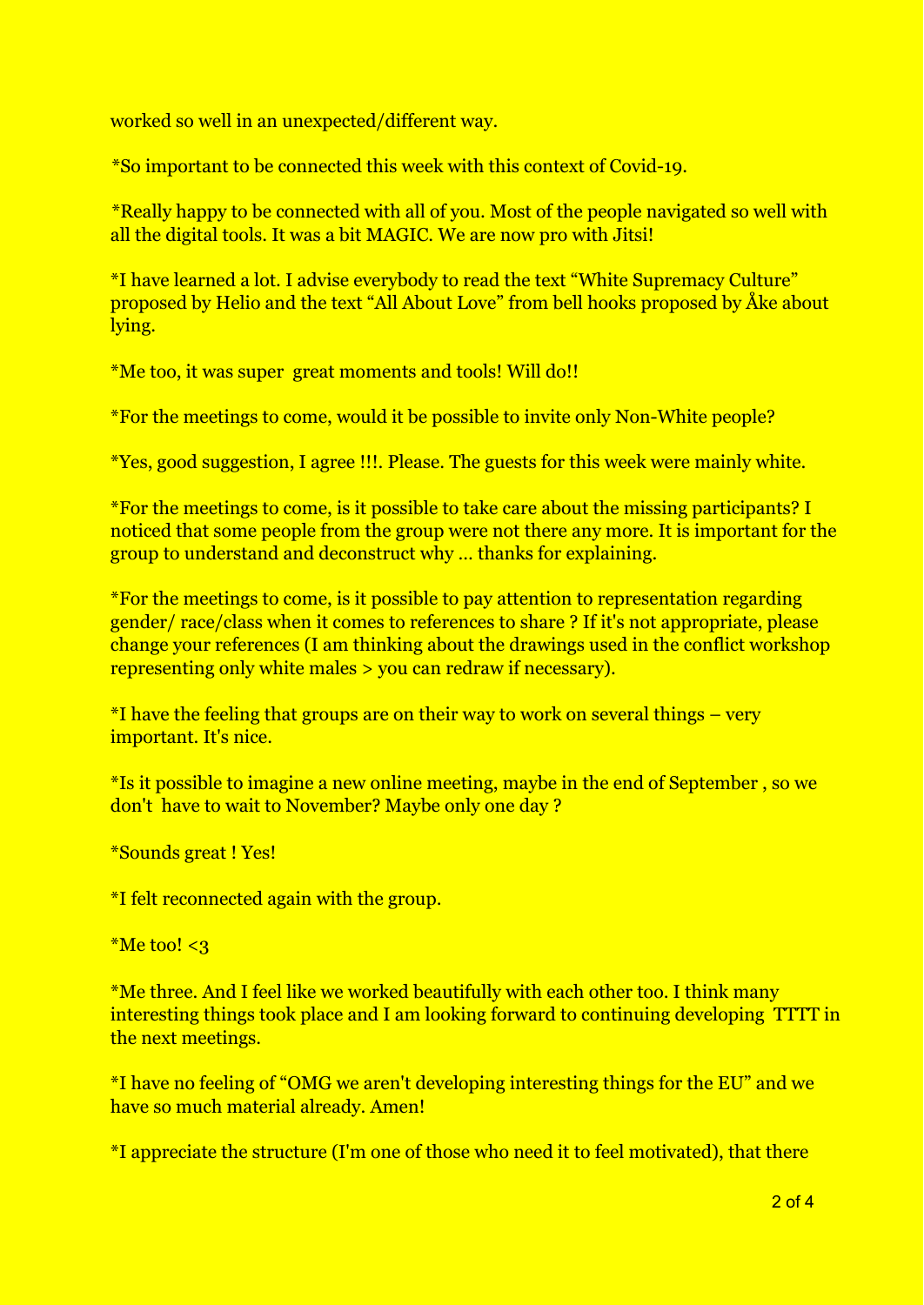was some transparency in the methods for the different activities.

\*The methods of collectively reading worked very well.

\*The conflict session made me think of the importance of play (besides the learning it offered).

\*We are getting better, but still, we have to be better at scheduling breaks. Hahaha.

\*It was a bid hard at the beginning with Jitsi, but actually it was also so nice to see everyone and keep doing the session online and getting back at it. So I was actually excited to keep moving with the productions and to see proposition getting slowly into shape within all the different TTTT working groups.

\*I thought the week was very intense but well distributed. It would have been nice to have more breaks.

\*It was really nice to see your faces, and hear your voices. The silent moments and black boxes on Jitsi were really uncomfortable!! So true, how can we find tools to avoid this? I really liked the music played before some sessions! Thanx <3

\*I really liked the small group discussions. I think it's important to do this more often.

\*Me too!! Yes.

It was very nice and cosy, beside the fact that we were online. I guess having small groups did help a lot. Thank you for the organization. I'm super curious to see the November program and/or continuations of this week's work sessions.

\*It was nice to get in touch after such a long time. It would have been sad to just do nothing because of the COVID-19. Thanks for all the work done to make this happen.

\*I am using the animals presented in the conflict workshop more than I expected to use them – already.

\*The slow reading sessions are super good - felt like a good process of creating cross understandings and concentration on one thing at a time.

\*I'm torn between the fact that we had no breaks to stretch… but this created acceptance of participating only in some sessions – This gave also the right to take the time needed when needed. There was less "fear of missing out" because of this early agreement that we could duck in and out.

\*Plus, online gives more space for that than a squeaky door in the room. Hahaha

\*We fixed the door with olive oil from the lunch break. Nobody found out about it <3.